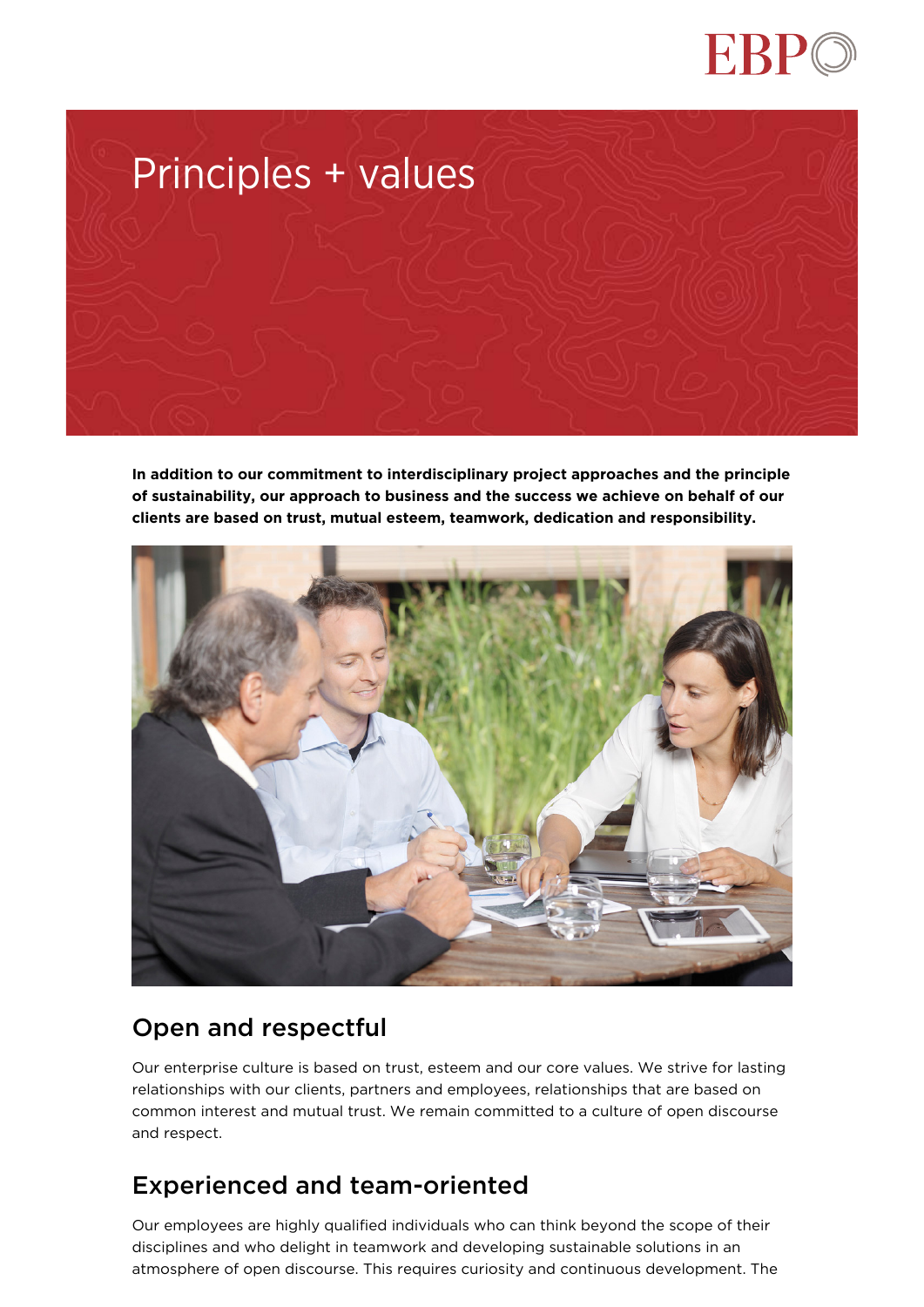exchange of knowledge that takes place between our younger employees and our more experienced ones is also essential to our successful project work.

### Dedicated and ready to perform

We calibrate our services to the exact needs of our clients and we work in optimally assembled project teams. Our readiness to perform derives from our identification with our clients and our shared commitment to sustainable development.

# Locally committed and globally competent

We aim to offer our clients innovative, customized and effective solutions to help them meet the challenges of our time. In achieving this aim, we rely on our local expertise and regional ties, as well as our extensive international experience and competence. Our enterprise has completed projects in more than 70 countries throughout the world.

# Diverse and unified

Our enterprise is present in the form of various country offices on different continents. Our employees at these country offices enjoy extensive entrepreneurial independence as they go about meeting the specific needs of their clients. Despite this diversity, our enterprise possesses a distinct identity. This identity is based on the shared values that connect us throughout the world.

#### Economically, politically and professionally Independent

As a family-run enterprise, we are economically, politically and professionally independent – an essential cornerstone for long-term agility and business success. This independence ensures our capacity to approach the needs of our clients with an open mind and to orient our enterprise to stability, innovation and the long-term benefit of our clients and employees.

# Foresight and far-sightedness

We take a careful approach to shaping the development of our enterprise. All of our employees contribute to our long-term business success and to the capacity of our enterprise to adapt and evolve in response to societal and market developments. This is the way we make sure that we can continue to offer our clients sound and sustainable solutions.

### Investment in the future

In keeping with our core values, we remain committed to reinvesting in the long-term success of our enterprise and to securing the interdisciplinary expertise and vitality of our various country offices and business divisions for the future. Founded in 2001, the BaslerFund offers testimony to this commitment. The purpose of the fund is to support the sustainable development of our enterprise by securing proper resources for important research internally and externally oriented endeavors, and the reinforcement of our expertise and methodological competence.